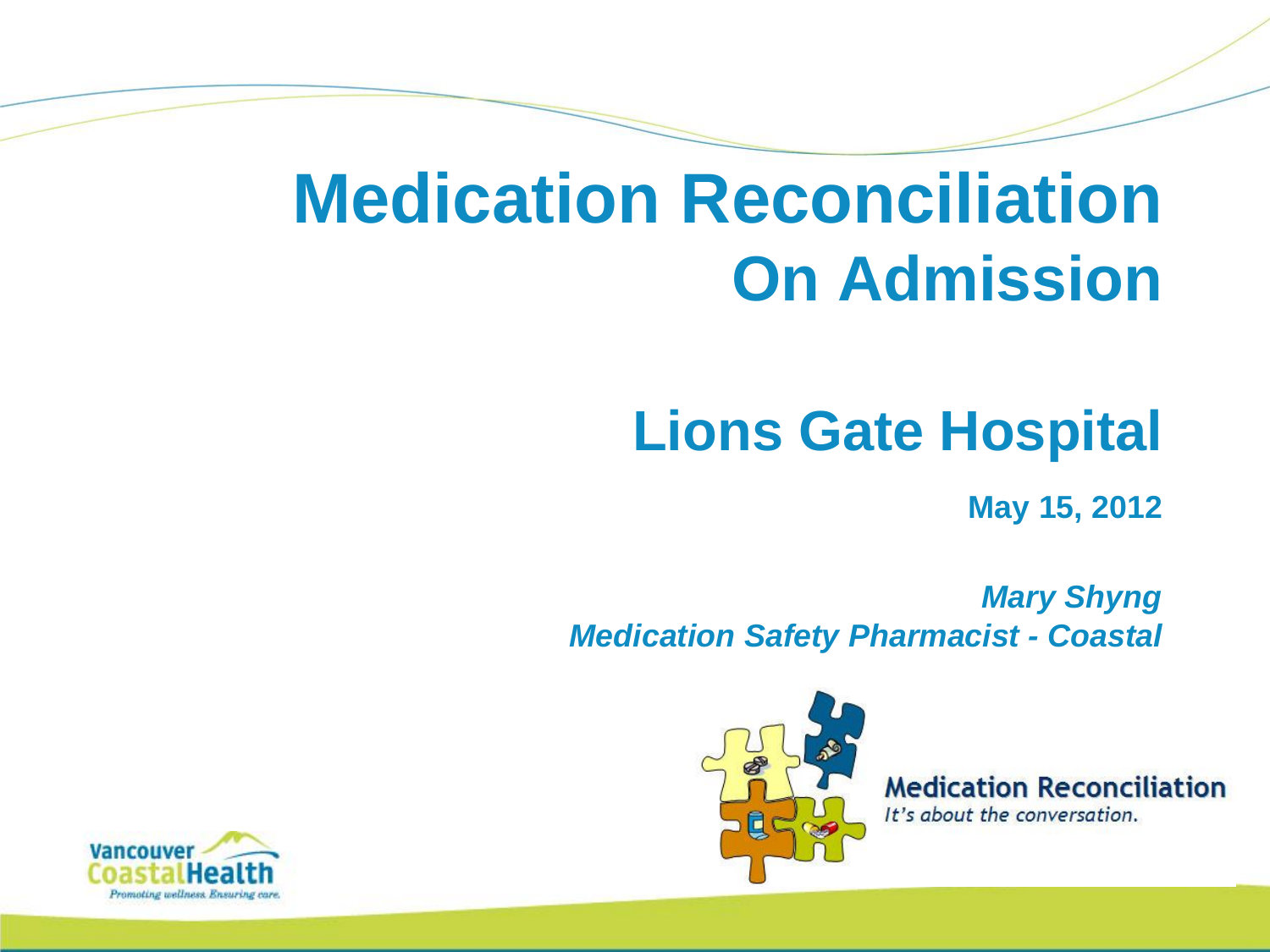

### • **Working Definition:**

…a *formal, systematic process* in which health care professionals *partner with patients* to ensure accurate and complete medication information transfer at interfaces of care.

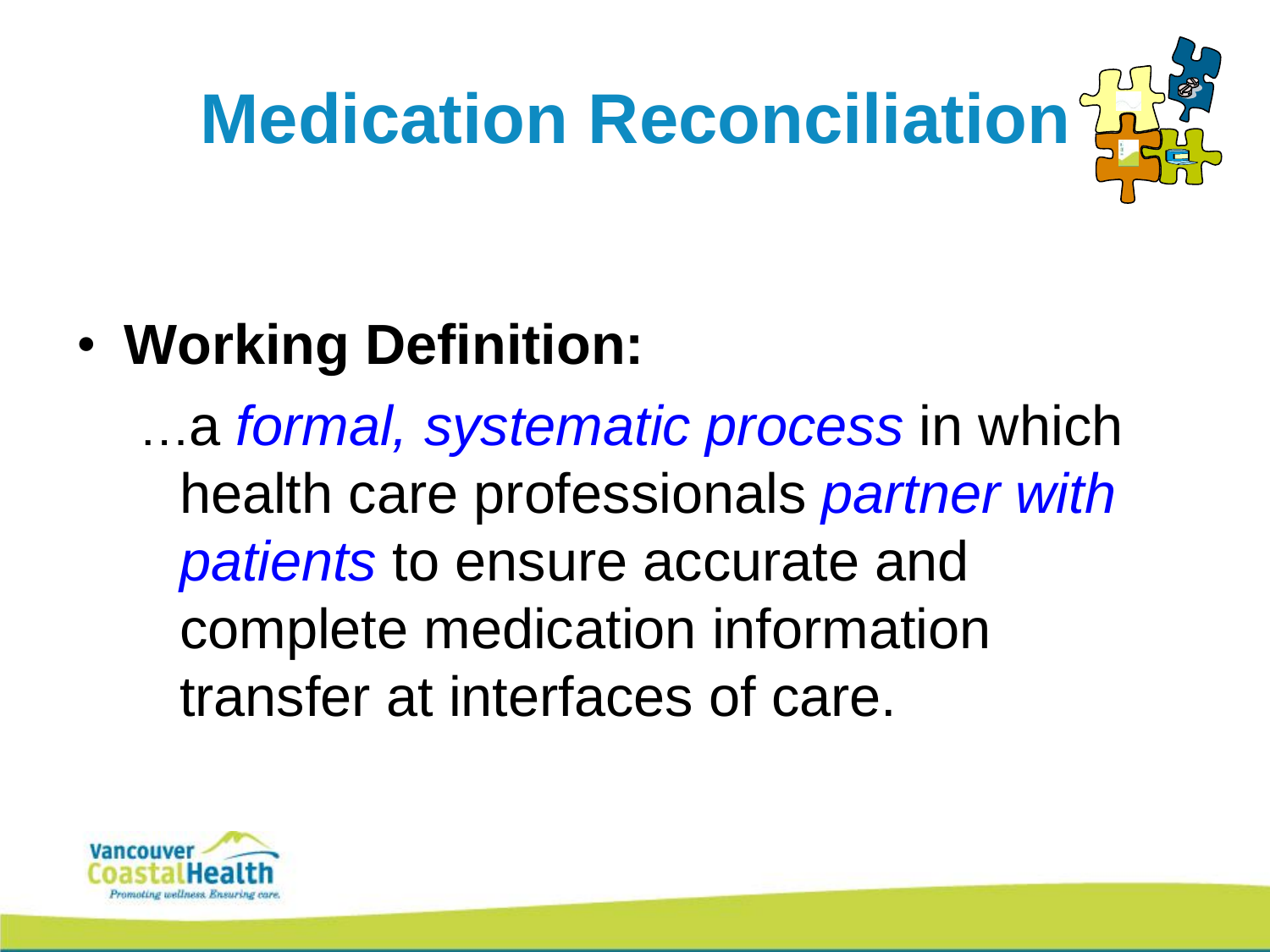# **Why Reconcile?**



• Over half of medication errors occur at the interfaces of care

> *Rozich JD, Reser RK. Medication Safety: One Organization's Approach to the Challenge. J Clin Outcomes Manage. 2001;8(10): 27-34*

- Approximately 50% of patients experience at least one unintentional medication discrepancy
- 33% of unintentional medication discrepancies have the potential to cause moderate to severe harm

*Cornish P. et al. Arch Internal Medicine. 2005;165;424-429*

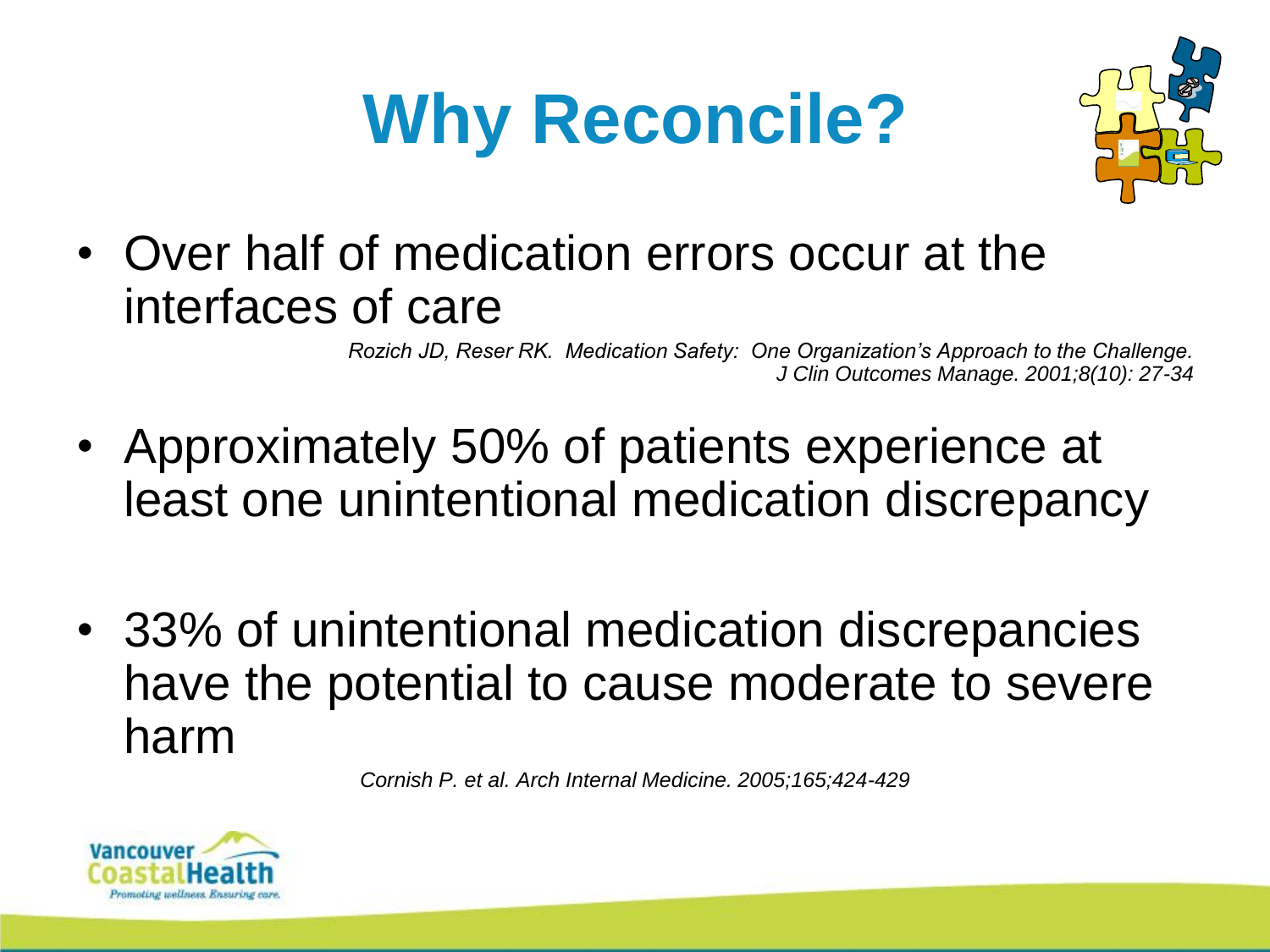# **Medication Reconciliation … is front and centre**



• VCH Strategic Objective 1.3 – To provide the best quality of care

 *"Build a regional medication reconciliation system across the continuum*"

• Accreditation Canada Required Organizational Practice (ROP).

*"The organization reconciles clients' medications at admission and discharge, transfer, or end of service."* 

• One of nine Clinical Guideline Initiatives announced by the Ministry of Health in 2010*.*

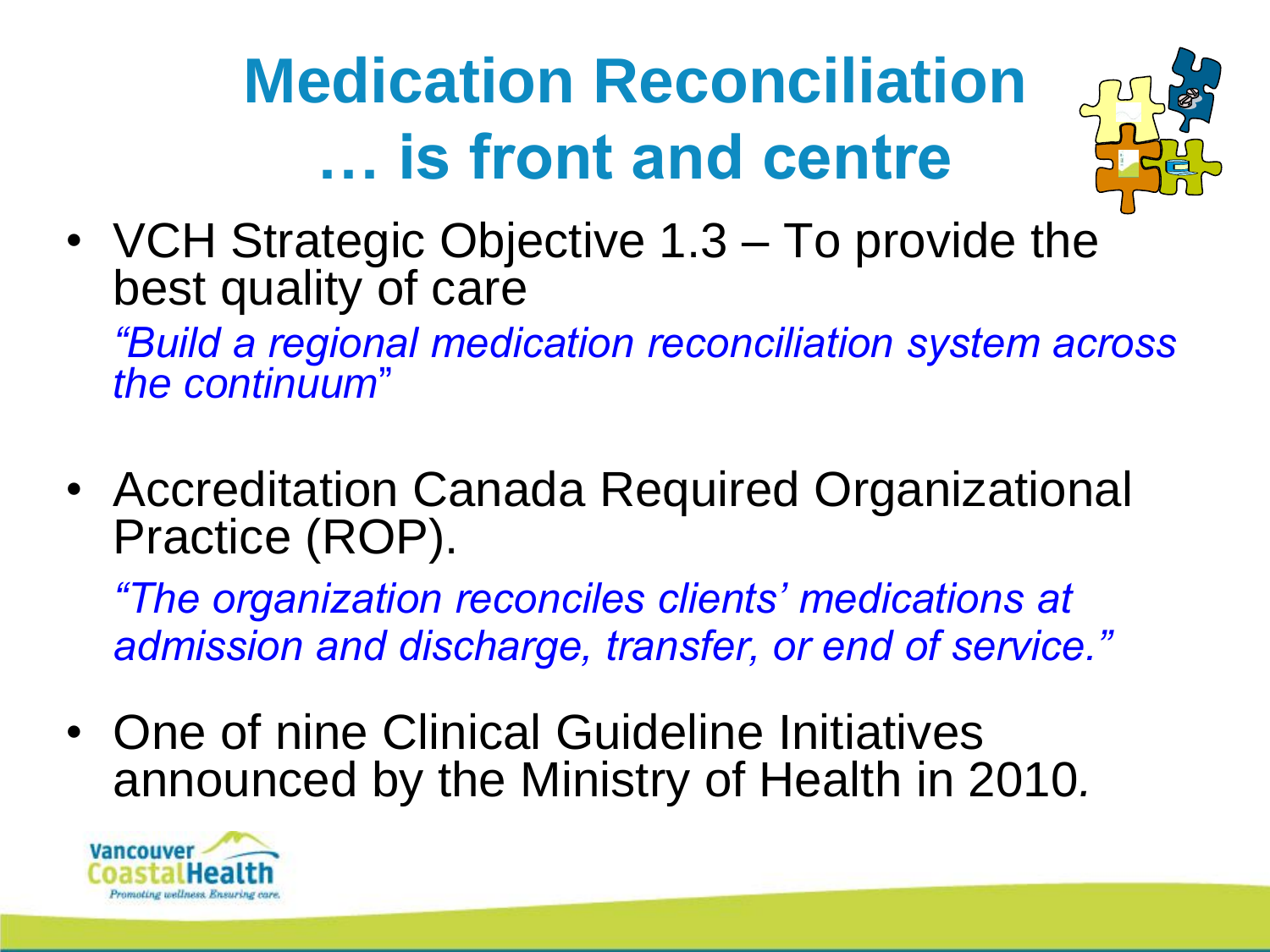# **Medication Reconciliation Goals**



### • *Prevent* **Unintentional** Discrepancies

Errors that can cause patients harm and result in longer hospital stays

### • *Document* **Intentional** Discrepancies

Discrepancies that cause staff to contact the physician for clarification

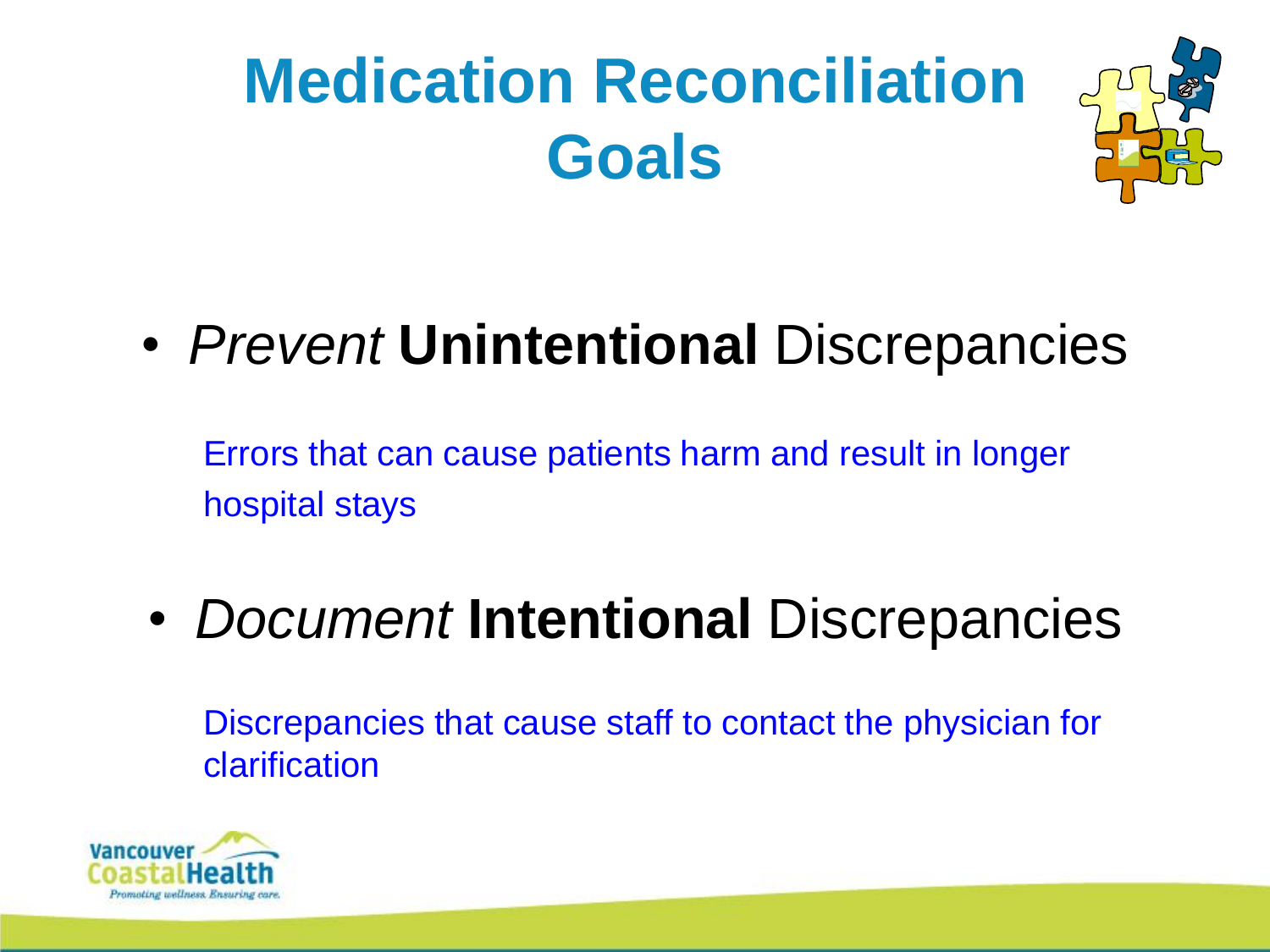### **PharmaNet Limitations**

- Record of prescriptions dispensed only
- Does not include:
	- Updated administration instructions
	- Prescription medication samples
	- Investigational or clinical drug trials
	- Provincial medication programs (i.e. antiretroviral)
	- Prescriptions obtained outside of BC
	- OTCs, herbal products
- Fraudulent use
- Reflect current use of prescription medications *less than 30% of the time Shalansky, S et al: Accuracy of a Prescription Claims Database for Medication Reconciliation for Outpatients with Heart Failure. Can J Hosp Pharm*

*2007;60(3):169-176* 

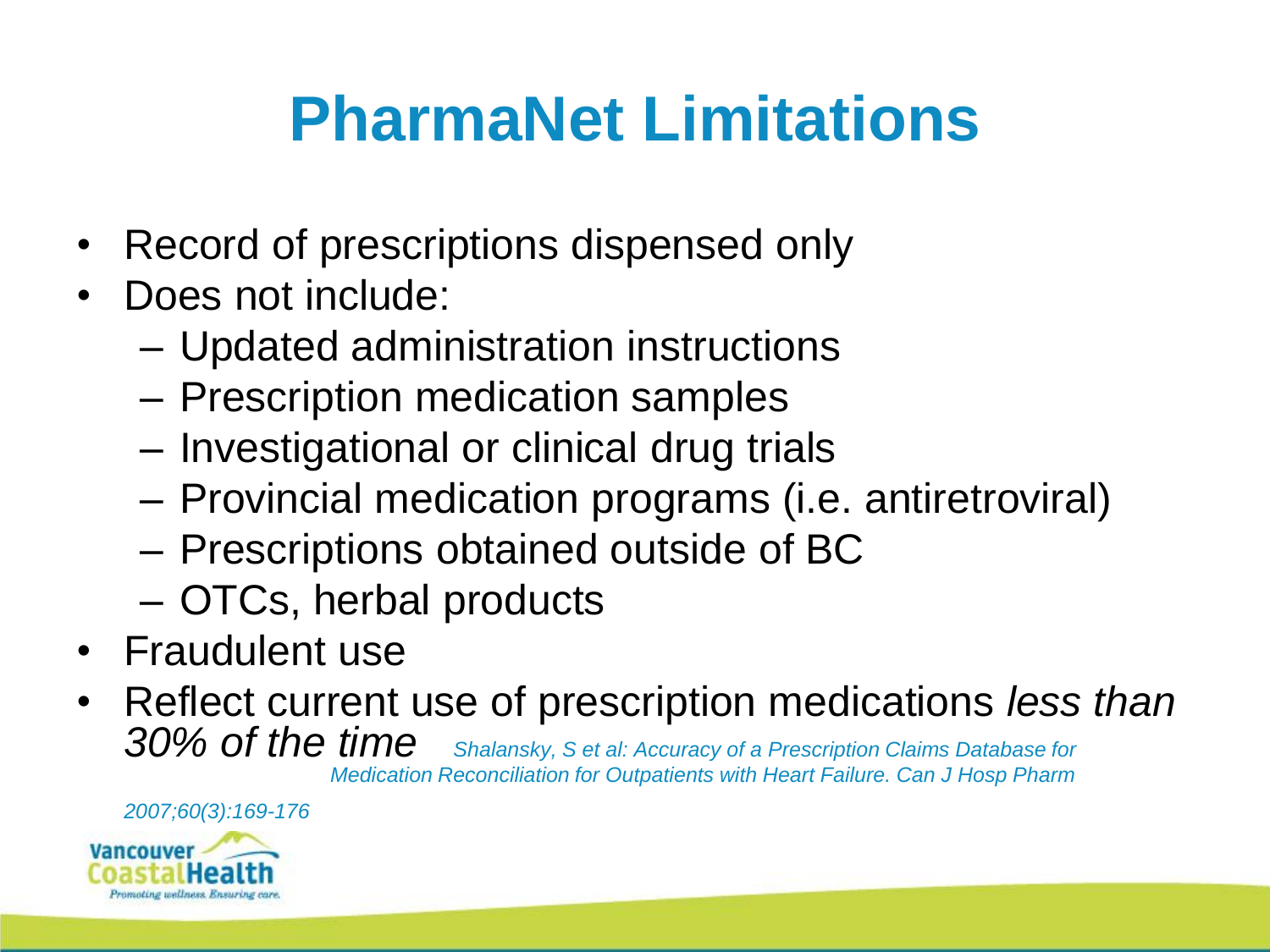## **Current State**



- Multiple individuals from different disciplines take medication histories and document them in different locations in the clinical record
- Medication orders are written by the physician on a separate form
- Discrepancies occur without any effective way of identifying or resolving them

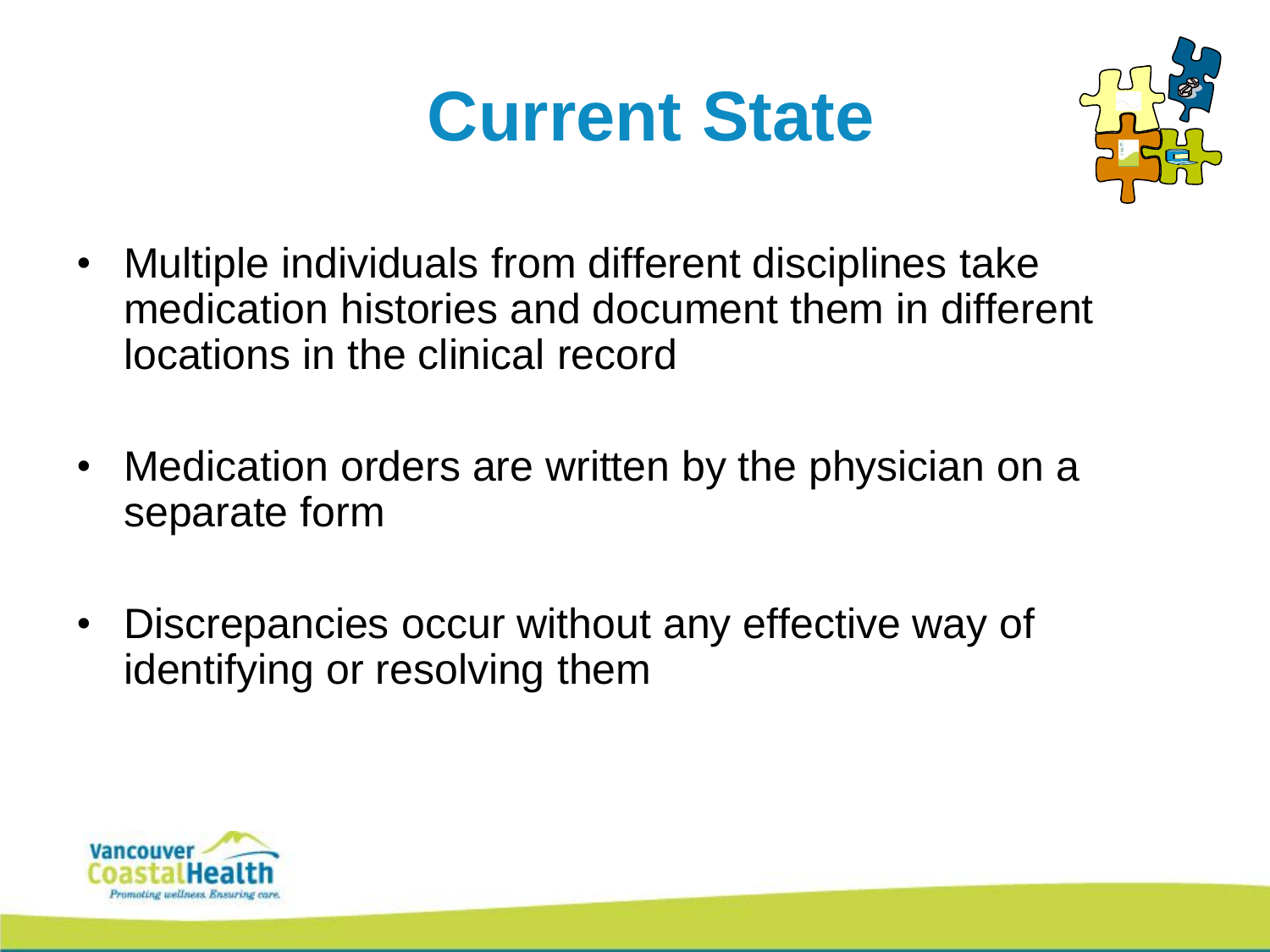# **Goal- Future State**



- Utilize standardized tools and resources
- Transparent process
	- Apparent to all subsequent caregivers
- Documentation of Best Possible Medication History (BPMH) in single location

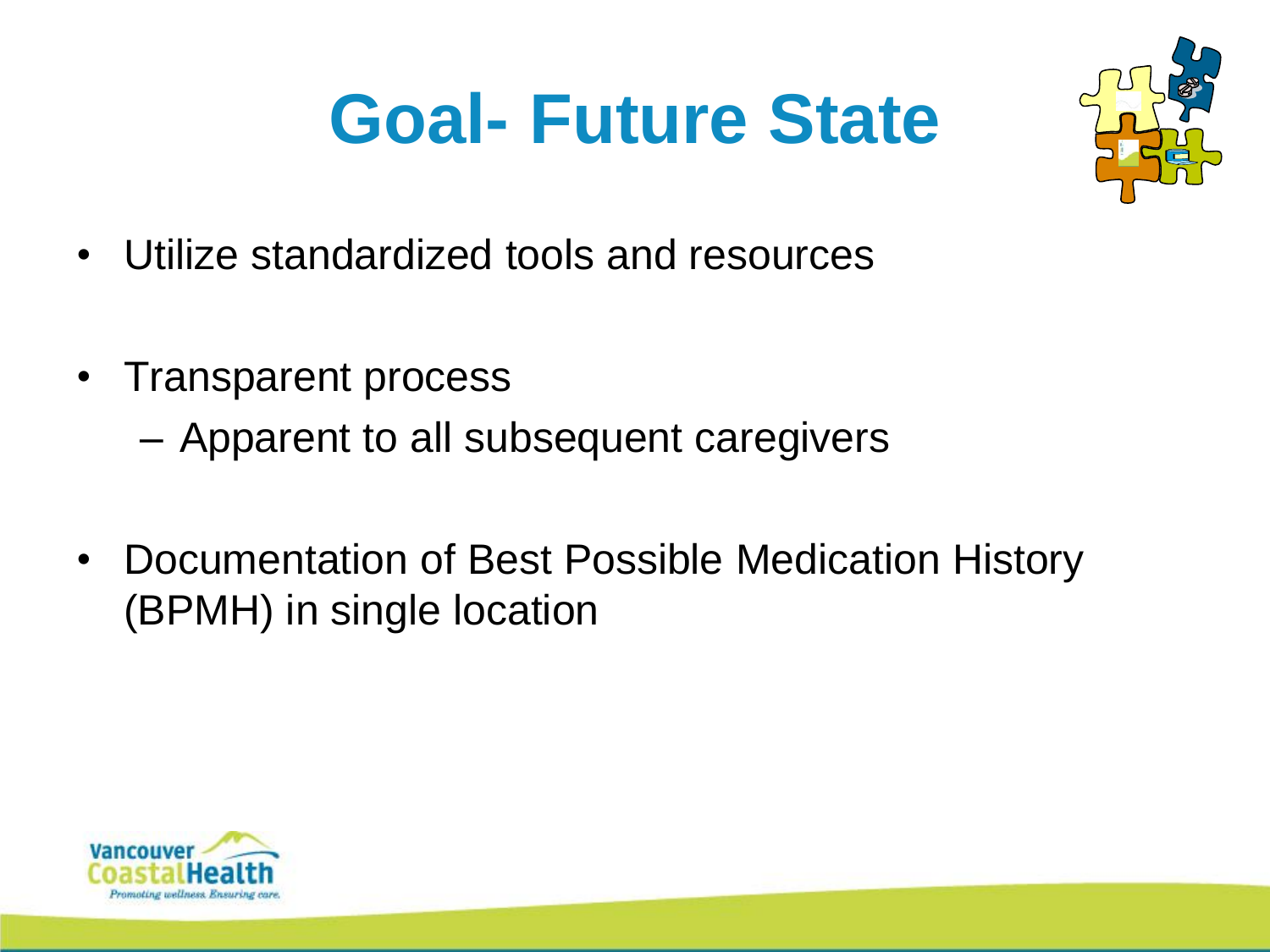

# Pilot Studies across VCH have demonstrated a **reduction of discrepancies by at least 75% in targeted areas**

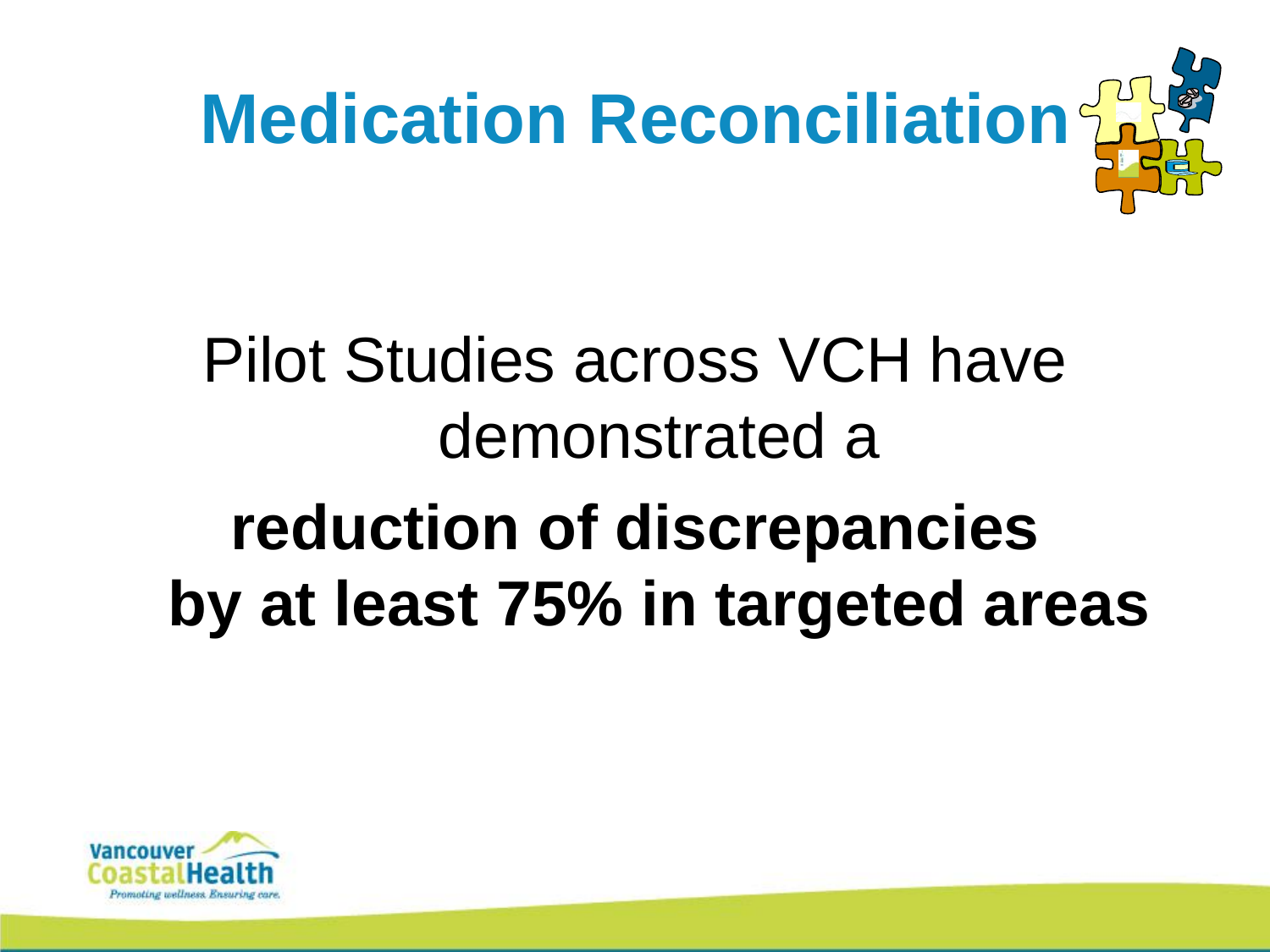#### **Recent LGH Elective Surgery Results –**

**85% Reduction in Unintentional Discrepancy**



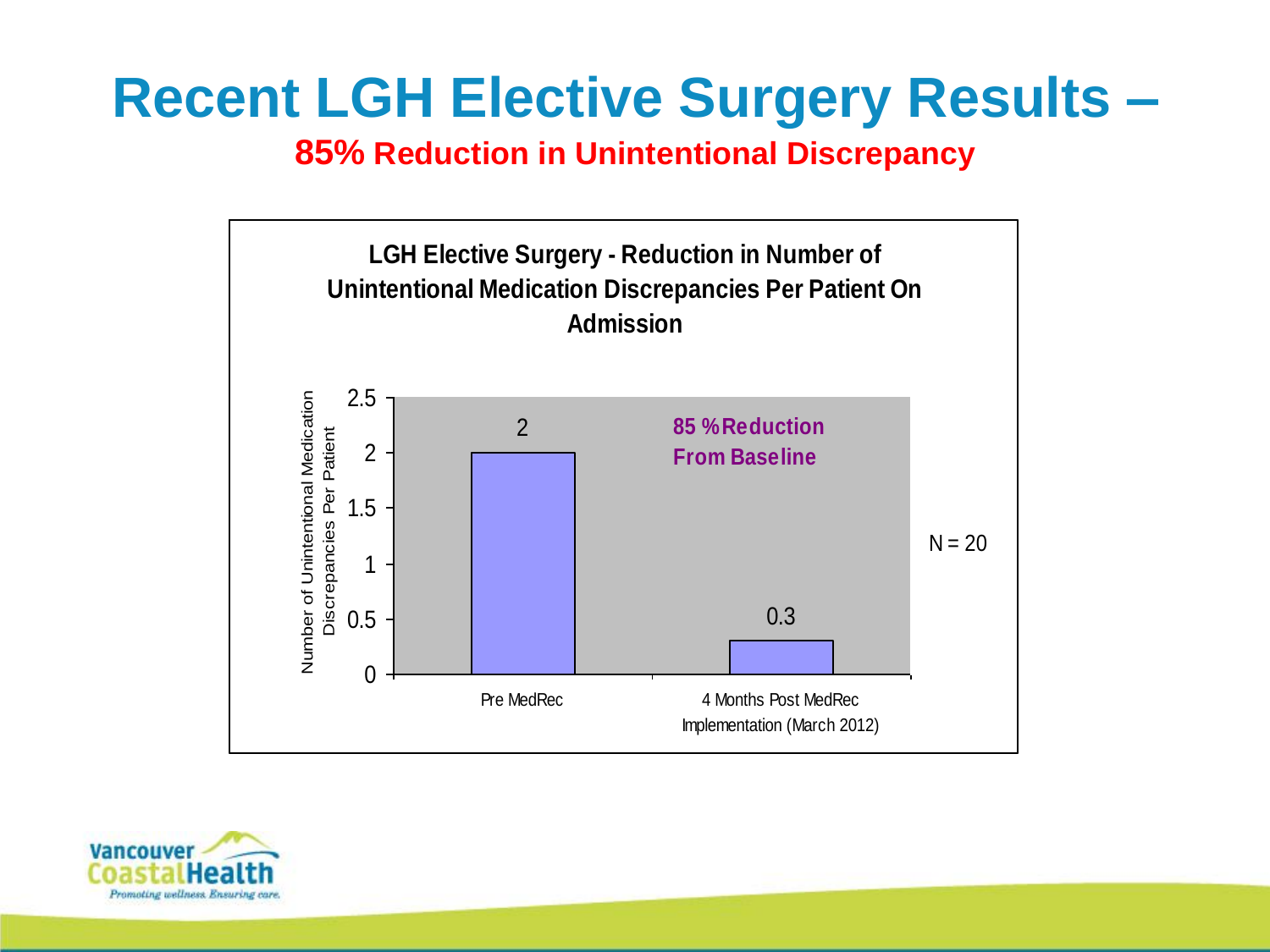### **Elective Surgery Results….**

**73% Reduction in Undocumented Intentional Discrepancies**



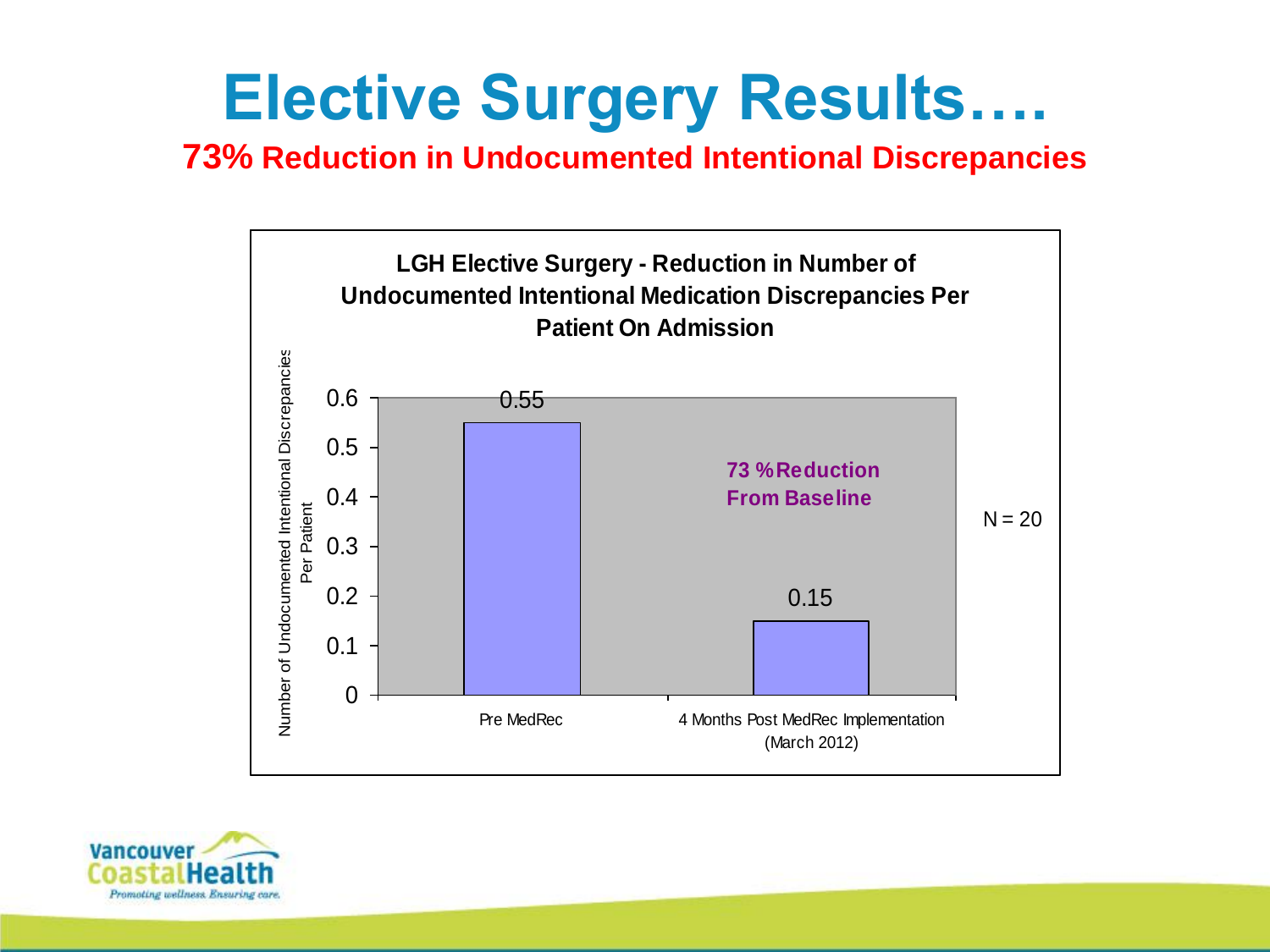

- Three step process:
	- Collection
	- Clarification
	- Reconciliation

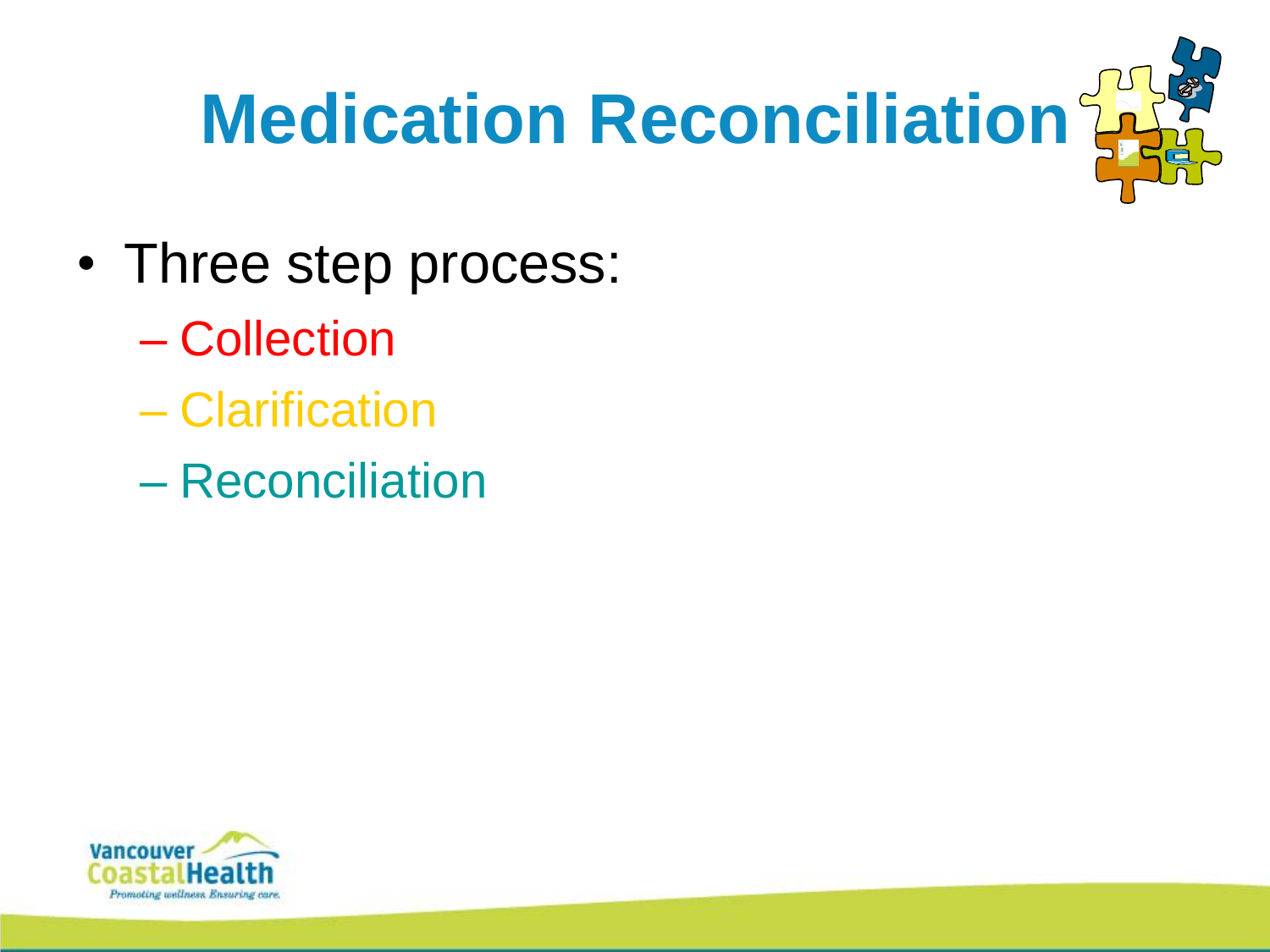| If You Received This Facsimile In Error, Please Call 999-999-999<br><b>Immediately</b>                                                                                                     |                                                                                                                                 |                                                    |              |                                                                                                                                                                                                   |  |
|--------------------------------------------------------------------------------------------------------------------------------------------------------------------------------------------|---------------------------------------------------------------------------------------------------------------------------------|----------------------------------------------------|--------------|---------------------------------------------------------------------------------------------------------------------------------------------------------------------------------------------------|--|
| <i><u>xcelleris</u></i>                                                                                                                                                                    | <b>Vancouver</b><br><b>CoastalHealth</b>                                                                                        |                                                    |              | <b>Facility Patient Label</b>                                                                                                                                                                     |  |
| <b>Medication Reconciliation Orders</b><br>(Page 1 of 3)<br>Printed on: 2012 Jan 18 16:02                                                                                                  |                                                                                                                                 | Pathnet, Teresa I<br>Birthdate: 1955 Jun 2<br>PHN: |              | Gender: F<br>BC-9030146737                                                                                                                                                                        |  |
| Clinical Information as per PharmaNet: 0 found.<br>Adverse Reaction(s) as per PharmaNet (refer to facility-specific documentation for current status): PENICILLIN G POTASSIUM              |                                                                                                                                 |                                                    |              |                                                                                                                                                                                                   |  |
| upd<br><b>COLLECTION</b><br>nple<br>side                                                                                                                                                   | <b>CLARIFICATION</b>                                                                                                            |                                                    | ı th<br>tion | <b>RECONCILIATION</b>                                                                                                                                                                             |  |
| d o<br>PharmaNet<br>at<br>эt                                                                                                                                                               | <b>Best Possible Medication</b><br><b>History (BPMH)</b>                                                                        |                                                    | t in<br>lic  | <b>Physician orders</b>                                                                                                                                                                           |  |
| ons as per PharmaNet<br>12 Jan 18 16:02                                                                                                                                                    | $\Box$ other:                                                                                                                   |                                                    |              | ication Orders                                                                                                                                                                                    |  |
| <b>FUROSEMIDE 40 MG TABLET</b><br>TAKE ONE TABLET DAILY<br>2012 Jul 10 Qty: 90.0 Filled<br>MCCANN CPSID: 01/02108<br>[Max Daily Dose: 1.000 per PharmaNet]                                 | Taking differently (specify):<br>$\Box$ No longer taking<br>Last taken at:<br>$\Box$ Unable to verify                           | Dose, route, frequency per PharmaNet               |              | Dose, route, frequency per verification<br>$-$ or $-$<br>Dose, route, frequency per PharmaNet<br>$-$ Or $-$<br>Discontinuo - or - Hold for evaluation<br>$-$ or $-$<br>Change to:                 |  |
| <b>WARFARIN SODIUM 2 MG TABLET</b><br><b>AS DIRECTED</b><br>2012 Jul 10    Qty: 270.0 Filled<br>MCCANN CPSID: 91/02198<br>[Max Daily Dose: 1.000 per PharmaNet]                            | Taking differently (specify):<br>$\Box$ No longer taking<br>Last taken at:<br>$\Box$ Unable to verify                           | Dose, route, frequency per PharmaNet               |              | Dose, route, frequency per verification<br>$-$ or $-$<br>Dose, route, frequency per PharmaNet<br>$-OT -$<br>$\Box$ Discontinue - or $\Box$ Hold for evaluation<br>$-$ OF $-$<br>$\Box$ Change to: |  |
| <b>LOSARTAN/HYDROCHLOROTHIAZIDE</b><br><b>50-12.5MG TABLET</b><br>TAKE ONE TABLET DAILY<br>2012 Jul 10 Oty: 90.0 Filled<br>MCCANN CPSID: 91/02198<br>[Max Daily Dose: 1.000 per PharmaNet] | Taking differently (specify):<br>Dose, route, frequency per PharmaNet<br>No longer taking<br>Last taken at:<br>Unable to verify |                                                    |              | Dose, route, frequency per verification<br>$-$ OF<br>Dose, route, frequency per PharmaNet<br>- OF<br>□ Discontinue - or - □ Hold for evaluation<br>$-$ OF $\cdot$<br>Change to:                   |  |
| <b>PREDNISONE 5 MG TABLET</b><br><b>AS DIRECTED</b><br>2012 Jun 1 Qtv: 50.0 Filled<br>MCCANN CPSID: 91/02198<br>[Max Daily Dose: 1.000 per PharmaNet]                                      | Taking differently (specify):<br>No longer taking<br>Last taken at:<br>$\Box$ Unable to verify                                  | Dose, route, frequency per PharmaNet               |              | Dose, route, frequency per verification<br>$-$ or $-$<br>Dose, route, frequency per PharmaNet<br>$-$ or $-$<br>Discontinue - or - Hold for evaluation<br>$-$ OF $-$<br>$\Box$ Change to:          |  |
|                                                                                                                                                                                            |                                                                                                                                 |                                                    |              |                                                                                                                                                                                                   |  |
| Medication History taken by (if not by prescriber):                                                                                                                                        |                                                                                                                                 |                                                    |              | <b>Prescriber-</b>                                                                                                                                                                                |  |
| (Signature)<br>(Designation)<br>(Date and Time)<br>(Printed Name)<br>Requested by: jmorgan3_91/23182_Dr. HOHL, CORINNE_at_BC01300120_EXC_Training - VGH_ED                                 |                                                                                                                                 |                                                    |              | (Date and Time)<br>(College ID Number)<br>(Printed Name)<br>(Signature)                                                                                                                           |  |
|                                                                                                                                                                                            |                                                                                                                                 | FAX ALL PAGES TO PHARMACY                          |              | PLACE ORIGINAL IN ORDERS SECTION OF CHART                                                                                                                                                         |  |

vi<br>Ci